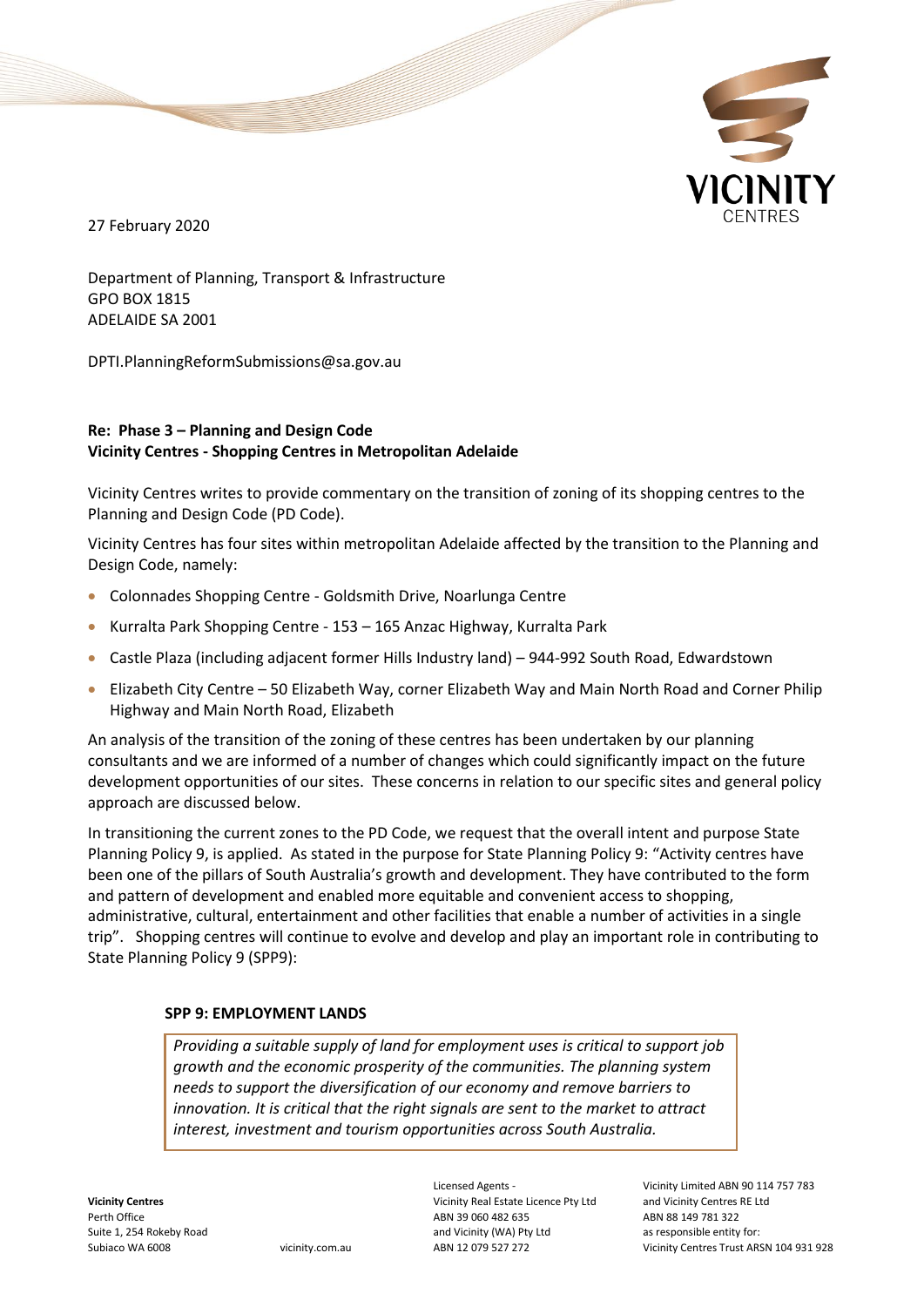



It is our understanding that the transition of zones to the PD Code is intended to be policy neutral as much as possible. We understand that centre zones are generally transitioned as follows:

- Local Centre & Neighbourhood Centre to Suburban Activity Centre.
- Regional Centre Zone & District Centre to Urban Activity Centre.

**Figure 5: Principles of Retail Planning** 

It is apparent that a suitable neutral transition has not occurred for a number of our centres. The implications of an incorrect transition, or the application of a lower order centre would potentially limit future development opportunities, a situation which is totally inappropriate and unacceptable to Vicinity Centres.

# **1.0 VICINITY CENTRE SHOPPING CENTRES**

#### **1.1 Kurralta Park Shopping Centre**

Kurralta Park Shopping Centre located on Anzac Highway and within the City of West Torrens, is currently within the District Centre Zone. It is proposed to be transitioned to a Suburban Activity Centre Zone pursuant to the Planning and Design Code. It is our view that Kurralta Park Shopping Centre should be transitioned to an Urban Activity Centre, rather than the lower order centre, as the proposed zoning could be viewed as the **equivalent of a 'down-zoning'.**

Vicinity Centres own four properties to the west of the shopping centre along Anzac Highway (numbered 167, 169, 171 and 173 Anzac Highway) are located within the Urban Corridor Zone – Boulevard Policy Area. The policies of the Urban Corridor Zone support mixed use development and larger building heights than the adjoining centre zone. To ensure more consistency, these four properties should be considered for rezoning to the Urban Activity Centre Zone from the current Urban Corridor Zone, to provide greater flexibility for the future development of the shopping centre in a westerly direction and provide more opportunities for integrated mixed-use development.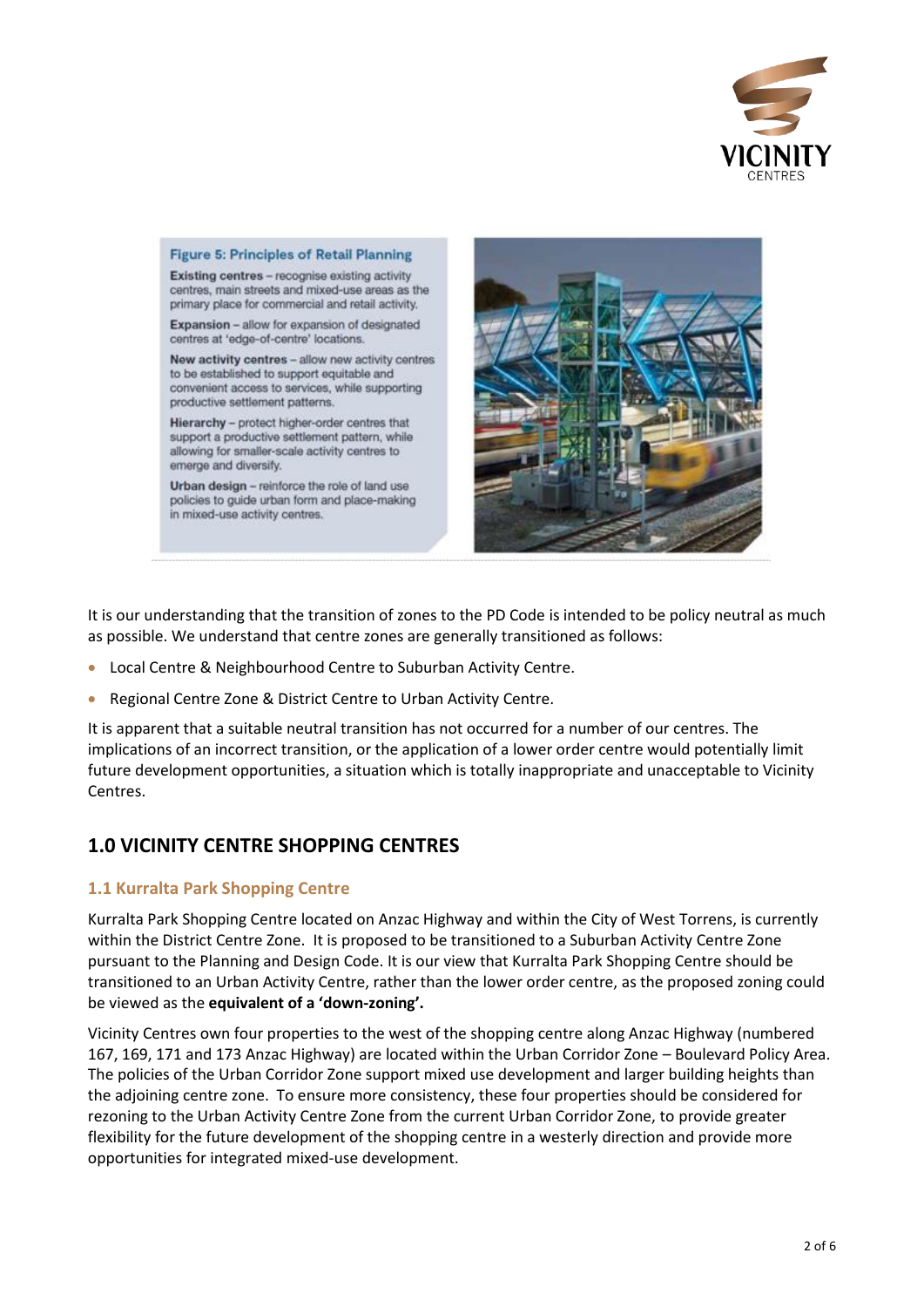

Should the current Urban Corridor Zone and Suburban Activity Centre Zone be maintained there would be a significant discrepancy in development potential between these zones and varying procedures for development applications, which would not result in an appropriate policy framework to facilitate development along Anzac Highway and within the centre.

# **1.2 Colonnades Shopping Centre**

Colonnades Shopping Centre, located within the City of Onkaparinga is currently within the Regional Centre Zone. Inclusion of Colonnades Shopping Centre in the Urban Activity Zone under the Planning and Design Code appears to be a consistent transition of policy, that would allow for ongoing use and development of the centre.

## **1.3 Castle Plaza**

The Castle Plaza Shopping Centre and associated the former Hills Industries site are both located within the Mixed-Use Zone in the Marion Council Development Plan. The zone is intended to accommodate:

a range of district level employment generating land uses such as retail, commercial, community and civic uses, together with medium to high density residential land uses, including affordable housing

a high quality public realm that promotes social interaction and active transport intense development that transitions to the adjacent residential areas, but with no identified building height limits and minimal setbacks.

The area covered by the Castle Plaza Centre and adjacent former Hills Industry land, of which there is a master plan, is proposed to be transitioned into 3 zones being the Suburban Activity Centre Zone (for existing centre), Suburban Main Street Zone (for Raglan Avenue and South Road fronted land) and Suburban Business and Innovation Zone (for the remainder of the land to the north).

Vicinity has a serious concern about the approach adopted within the Code to fragment the zoning for the Castle Plaza development. This is not considered to support good planning and the achievement of a comprehensive, master-planned development, nor a coherent outcome for development across the site that facilitates the implementation of the Master Plan developed and presented to Council.

Importantly, it places significant limitations on the development of the land which will have serious financial implications for Vicinity, on top of the ongoing obligations associated with the Deed of Agreement for funding roadworks, and the uncertainty provide by the lack of resolution and detail about the North-South Corridor. This is simply unacceptable to Vicinity Centres.

For this reason, the Urban Activity Zone is considered to be a more appropriate zone for the entire Castle Plaza development site due to:

- outcomes that seek a cohesive and legible environment supporting a broad spectrum of regional level business, shopping entertainment and recreational facilities over extended hours
- business, shopping and entertaining areas integrated with public transport facilities and active transport networks
- residential development that achieves medium-high densities with a minimum net density of 35 dwellings / hectare
- no retail development listed as restricted development (regardless of floor area).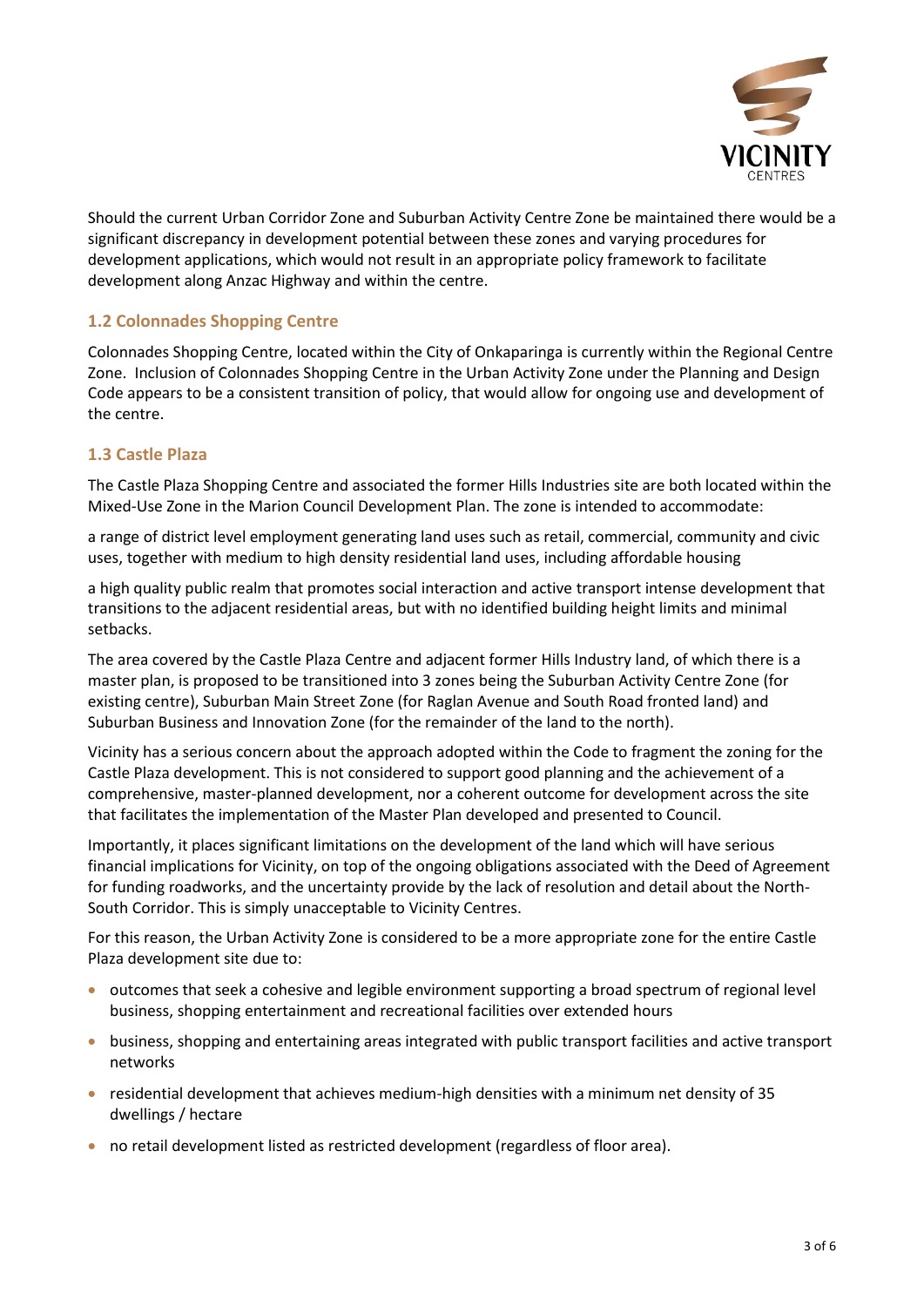

This zone best reflects the existing Mixed-Use Zone and provides the level of flexibility required to achieve the masterplan.

## **1.4 Elizabeth**

Elizabeth City Centre, located within the City of Playford is currently within the Regional Centre Zone. Inclusion of Elizabeth City Centre in the Urban Activity Zone under the Planning and Design Code appears to be a consistent transition of policy, that would allow for ongoing use and development of the centre.

# **2.0 GENERAL POLICY CONSIDERATIONS**

## **2.1 Out-Of-Centres Retailing**

It is noted that the PD Code includes greater flexibility for retail developments in a range of non-centre zones. Whilst retail development to support mixed use development is acknowledged, we would seek to ensure the viability of higher order centres is protected, in accordance with SPP9.

Furthermore, we request that there is an appropriate policy framework to assess 'out-of-centre' retail development. Currently Development Plans throughout metropolitan Adelaide include the General "Centres and Retail Development" policy. This policy is not transitioned to the PD Code, which results in a substantial policy gap for assessment of out-of-centre zone retailing that exceeds the floors space criteria for shops in zones which are not the primary place for retail development. On this basis we are concerned that the current draft of the PD Code is not compliant with SPP9 and hence will not protect higher order centres.

# **2.2 Designated Areas – Car Parking Ratios**

We understand that under the PD Design Code may designate a zone, subzone, overlay or identify other areas for certain purposes. One of these purposes relates to car parking ratios. We are informed that the definition of a "designated area" for the purposes of car parking varies between the current Development Plan definition (which is Ministerial Policy) and that proposed in the PD Code.

The identification of 'designated area' for reduced parking ratios within the Draft Code has been altered and this has large implications as detailed below.

Kurralta Park Shopping Centre and Castle Plaza currently qualify as "designated areas" (current Mixed-Use Zone intentionally included for Castle Plaza within the DPA) with Kurralta Park's proximity adjacent a highfrequency bus route on Anzac Highway providing qualification. However, pursuant to the PD Code, designated areas only apply to certain zones and with sites within 400 metres of a bus interchange, railway or tram station, or the Adelaide Parklands. As such, both the Castle Plaza site (under the proposed zoning) and the Kurralta Park site are not within a designated area under the Code, and therefore not subject to a reduced parking rate. This is a significant imposition for future development and is unacceptable.

Both the Colonnades Shopping Centre and Elizabeth City Centre would have two different car parking requirements given the expanse of the sites and the fact that only portion of the sites are within 400 metres of the Noarlunga and Elizabeth Railway Stations and therefore within a designated area under the Code.

In finalising the Code, it is our respectful submission that the definition of a designated area for the purposes of parking is more appropriately and consistently applied and in particular, reflects the frequent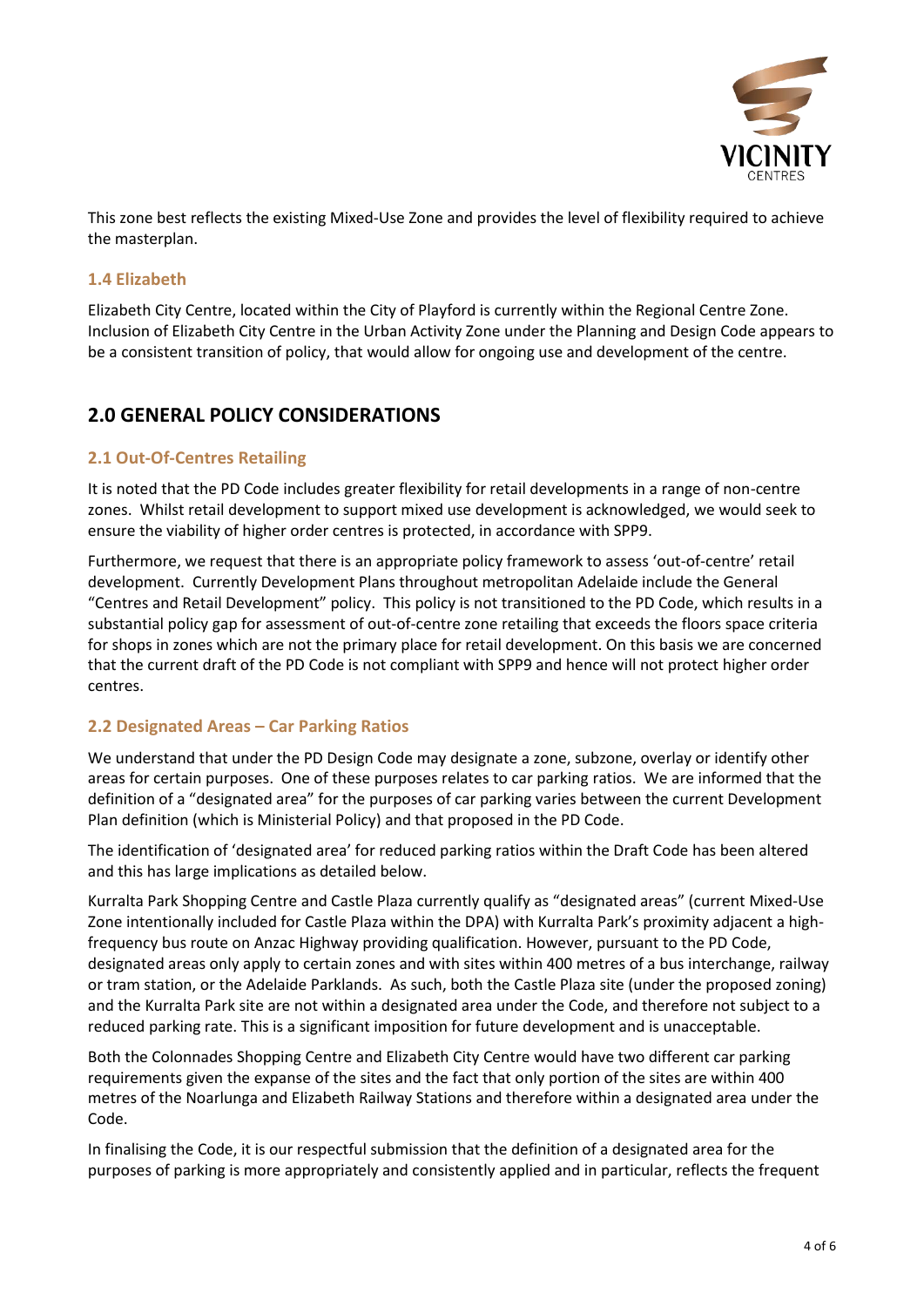

bus routes to which the Ministerial policy was originally applied. This approach supports these bus services and a desire to transition to more sustainable transport modes.

## **2.3 Referrals to the Commissioner of Highways**

All of our shopping centres are located on arterial roads and a "traffic generating development overlay" under the PD Code (amongst many others). We seek to ensure that referrals to the Commissioner of Highways (and referrals generally) are not more onerous than would currently apply. We note that there are several criteria for the referral which varies between zones. We request that referrals to the Commissioner of Highways are limited in circumstances that directly impact on the arterial road network and the appropriate exemptions are included in the PD Code in a consistent manner across our sites.

Whilst we understand that this has been recognised by DPTI through the Update Report, we have not seen what and how changes to these will occur. As such, it is suggested that attention be given to the Traffic Generating Development Overlay referral triggers. In particular, these triggers should be altered to avoid interpretation which would likely result in significantly more unnecessary referrals. Specifically, we request clarification of whether:

- the "new access points" trigger relates only to those proposed on the arterial road network (or within 25m of a junction)
- the floor areas identified for commercial and retail development is additional (ie proposed) or overall. If overall, this will result in automatic referrals for all Vicinity centres (if not all in Adelaide!). This is contrary to the intent of the new planning system.
- whether the reference to "250m of an Urban Traffic Route or Major Urban Traffic Route" within clause (f) of the trigger is meant to apply to all criteria listed or just part (f) (we note that the Major Urban Transport Routes Overlay adopts this approach)

# **2.4 Public Notification**

The structure of consultation within the zones (all zones) in the released document is flawed, and whilst we recognise that DPTI have identified this and provided an updated commentary (as below) which confirms the following approach, we seek a consistent approach across the centre zones applicable to our sites:

- list specific classes of development that are excluded from notification (instead of everything exempt except where listed approach)
- exclude minor/low impact land uses envisaged in the zone provided they do not exceed building height/interface criteria.

We note that the above suggested changes by DPTI have not yet been translated across to specific zones and that this is unlikely to be made public before the Code goes "live". Therefore, it is difficult to comment specifically on any impacts on your interests at this point in time and we respectfully seek confirmation of this before completion of the Code.

Most importantly, Vicinity does not expect the Code to result in any increase in notification of developments within the Zones as this is fundamentally inconsistent with the aims of the new Planning System.